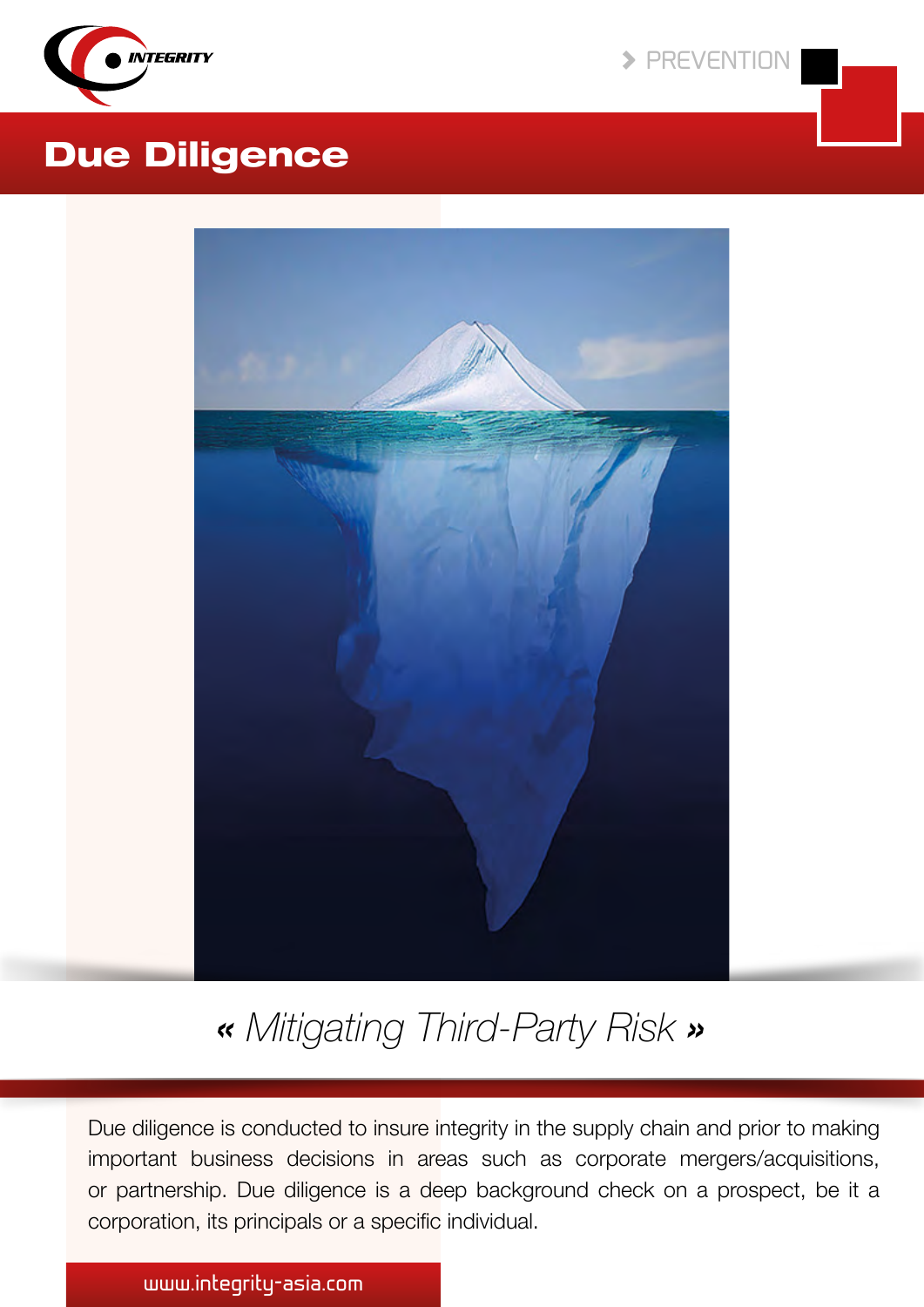# Due Diligence

We provide Vendor Screening, Reputational Due Diligence and Enhanced Due Diligence depending on our client's requirements.

|                                             | Vendor<br><b>Screening</b> | Reputational<br><b>Due Diligence</b> | Enhanced<br>Due Diligence |
|---------------------------------------------|----------------------------|--------------------------------------|---------------------------|
| Beneficial ownership search                 | 冈                          | 冈                                    | <b>M</b>                  |
| Verification of provided documentation      | 区                          | 区                                    | $\overline{\mathsf{M}}$   |
| Digital and media search                    | 冈                          | <b>M</b>                             | 冈                         |
| Litigation and bankruptcy checks            | ☑                          | $\overline{\mathsf{M}}$              | <b>M</b>                  |
| Global sanctions checks                     | 区                          | $\overline{M}$                       | 区                         |
| <b>Field visits</b>                         | 区                          | $\overline{\mathsf{M}}$              | $\overline{M}$            |
| Reputation checks                           |                            | 冈                                    | 冈                         |
| Source inquiries                            |                            | $\overline{\mathsf{M}}$              | $\overline{\mathsf{M}}$   |
| Interview with company's principals         |                            |                                      | ☑                         |
| Review of all findings and further research |                            |                                      | M                         |

|                         | Vendor<br>Screening | Reputational  <br>Due Diligence   Due Diligence | Enhanced |
|-------------------------|---------------------|-------------------------------------------------|----------|
| <b>Turn-around time</b> | 12 days             | 15 days                                         | 20 days  |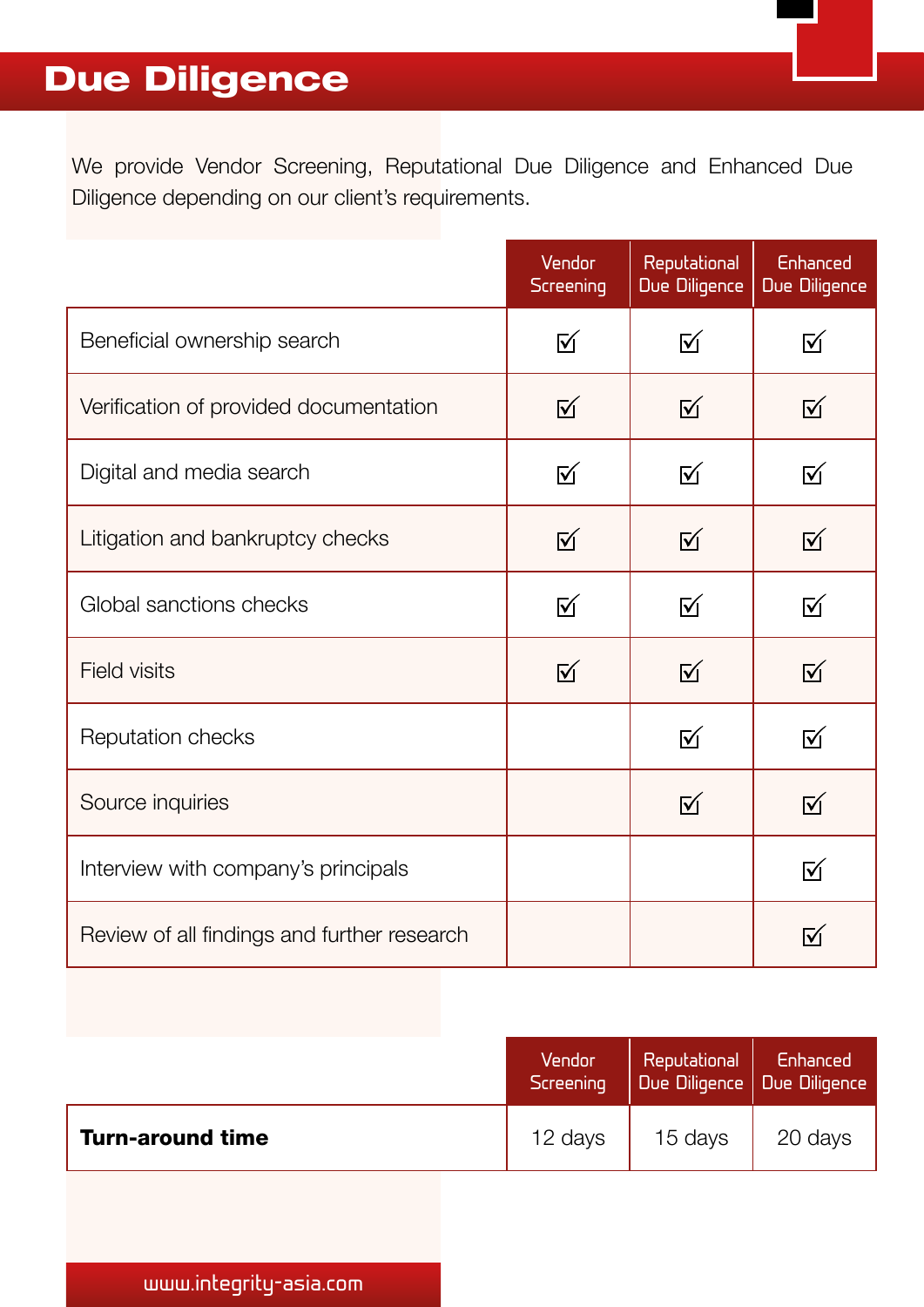



Know Your Vendor<sup>™</sup> solution helps our clients mitigate supply chain risks by providing a consolidated panorama for due diligence on third parties. Using the most recent technologies to monitor your supply chain, it allows to import your vendors and assigns to each of them a questionnaire, which is a critical step for the due diligence. You can follow the progression of the due diligence in real time and access the report and scoring at a click of a button.



- $\overline{M}$  Manual creation of vendors and sub-vendors
- $\triangledown$  Import database of vendors and sub-vendors
- $\boxtimes$  Classification scheme and tag system
- $\triangledown$  Status of due diligence completion within the supply chain
- $\boxed{\mathsf{M}}$  Communication Channel between our client and our team
- $\mathbb N$  User-friendly dashboard with search functions and filtering

Due Diligence > www.integrity-asia.com

Trusted and Secured